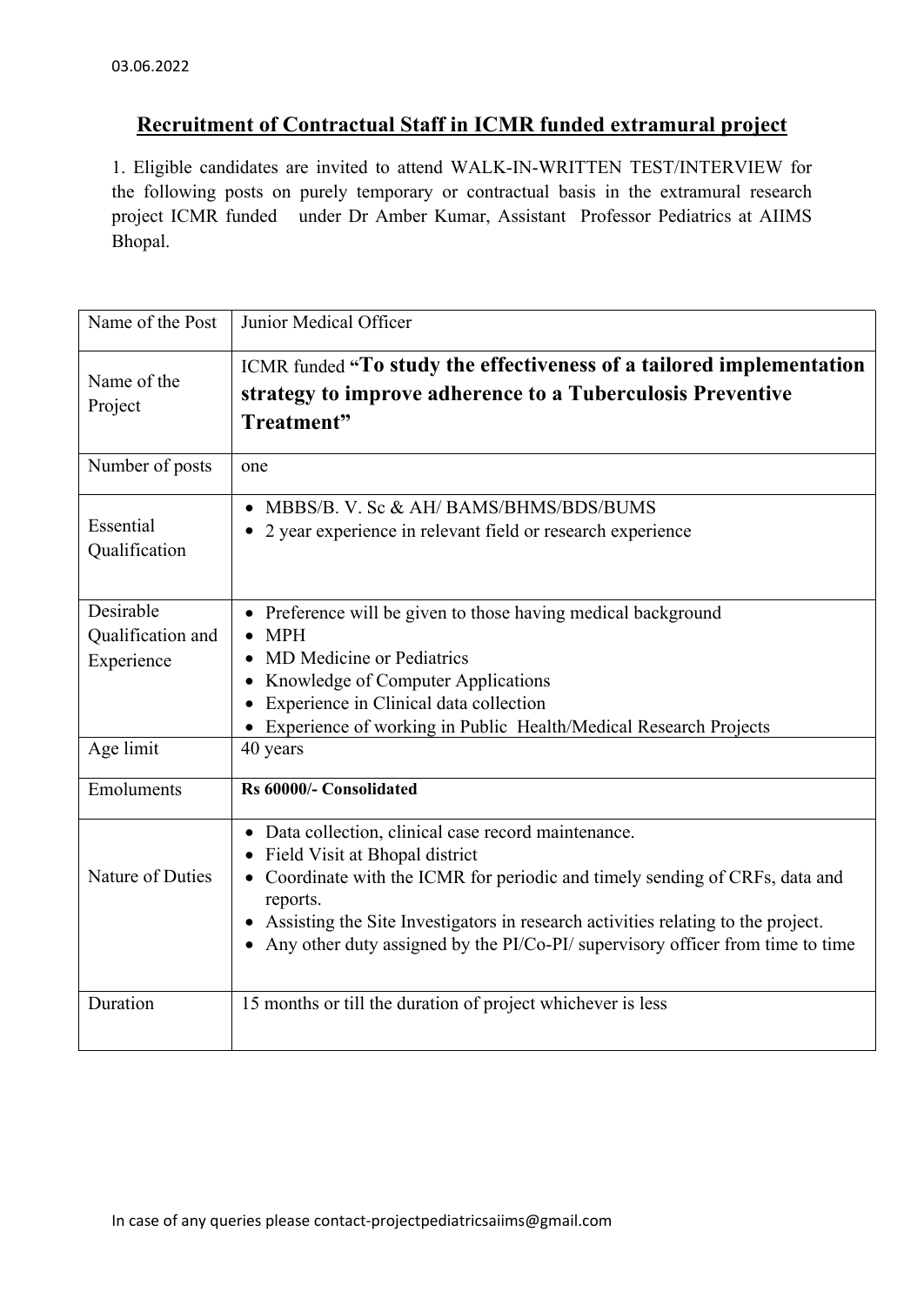| Name of the Post           | Project Technician I                                                                                                                                                                                                                                                                                                                                              |
|----------------------------|-------------------------------------------------------------------------------------------------------------------------------------------------------------------------------------------------------------------------------------------------------------------------------------------------------------------------------------------------------------------|
| Name of the<br>Project     | ICMR funded To study the effectiveness of a tailored implementation<br>strategy to improve adherence to a Tuberculosis Preventive<br>Treatment"                                                                                                                                                                                                                   |
| Number of posts            | One                                                                                                                                                                                                                                                                                                                                                               |
| Essential<br>Qualification | 12 <sup>th</sup> Pass in Science Subjects or equivalent with 1 year relevant experience from<br>a recognised centre                                                                                                                                                                                                                                               |
| Desirable                  | Knowledge of Computer Applications                                                                                                                                                                                                                                                                                                                                |
| Qualification and          | Experience in Clinical data collection                                                                                                                                                                                                                                                                                                                            |
| Experience                 | Experience of working in Public Health/Medical Research Projects                                                                                                                                                                                                                                                                                                  |
| Age limit                  | 30 years                                                                                                                                                                                                                                                                                                                                                          |
| Emoluments                 | 16000/- per month (Consolidated)                                                                                                                                                                                                                                                                                                                                  |
| Nature of Duties           | Field Visit at Bhopal district<br>$\bullet$<br>Data collection, clinical case record maintenance.<br>Coordinate with the ICMR for periodic and timely sending of CRFs, data and<br>reports.<br>Assisting the Site Investigators in research activities relating to the project.<br>Any other duty assigned by the PI/Co-PI/ supervisory officer from time to time |
| Duration                   | 15 months or till the duration of project whichever is less                                                                                                                                                                                                                                                                                                       |

2. **Selection Venue:** Department of Paediatrics, Hospital building, AIIMS Bhopal. No TA/DA will be paid for attending the walk-in-written test/Interview.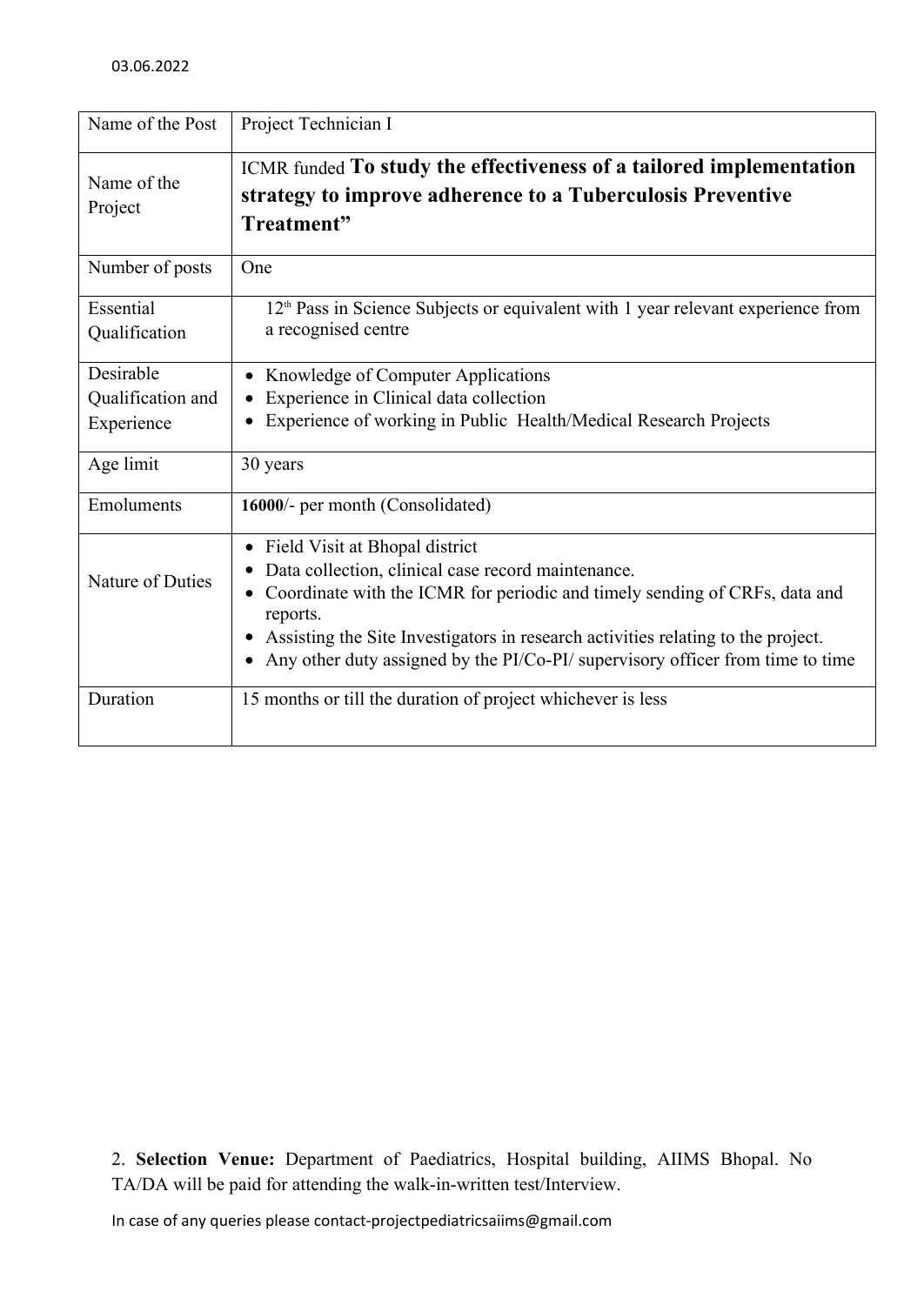3. **Age Concession**: Age relaxation is admissible in respect of SC/ST/OBC candidates, Retrenched Government Employees, Departmental Candidates (including projects), and exservicemen in accordance with the instructions issued by the Central Government from time to time. Age concession to the extent of services rendered in the research projects will also be admissible for experienced and skilled persons.

4. **Date and Time of Written Test/Interview:** Resume to be send on mail ID **projectpediatricsaiims@gmail.com**a. Last date of application: **3.7.2022** 

b. All the candidates should report on the date indicated against the post on **5.7.2022 not later than 10:00 AM.** Written Examination (if more number of candidates) would be held at Seminar room, SMART Center, Second floor of hospital Building, AIIMS, Saket Nagar, Bhopal. The examination would consist of multiple choice questions in the subjects of Medical science, General Analytical ability and knowledge of concerned area.

5. The candidates shall report for appearing in the walk- in- exam with

a Resume

b. Self-attested photocopies of proof of date of birth (class 10th certificate/ school leaving certificate), eligibility qualification mark-sheets, degrees, experience certificate, caste certificate (if applicable), qualifying degree registration with statutory council (if applicable) and other relevant testimonials.

6. Application Fees: Nil

## **TERMS & CONDITIONS**

1. **It is candidates' responsibility to ascertain and ensure their eligibility as per the prescribed qualification and experience. Any misinformation detected at any stage will make the candidate liable for legal action. Permission to appear in the selection process does not approve the eligibility of the candidate. Even after qualifying the selection process the candidate may be rendered disqualified at the time of document verification** 

**if he / she do not fulfil essential eligibility criteria**. 2. These appointments will be made from the staff strength sanctioned to the extra-mural project and employment in this extra-mural project will not vest any right to candidate for appointment within the sanctioned staff strength of AIIMS Bhopal or ICMR.

3. **Tenure**: The assignments are purely on contract basis for the period specified above. This appointment will not vest any right to claim by the candidate for regular appointment or permanent absorption in AIIMS Bhopal or ICMR or for continued contractual appointment.

4**. Expiry of Contract**: The contract will automatically expire on completion of period specified above until it is renewed with mutual consent for the decided period. The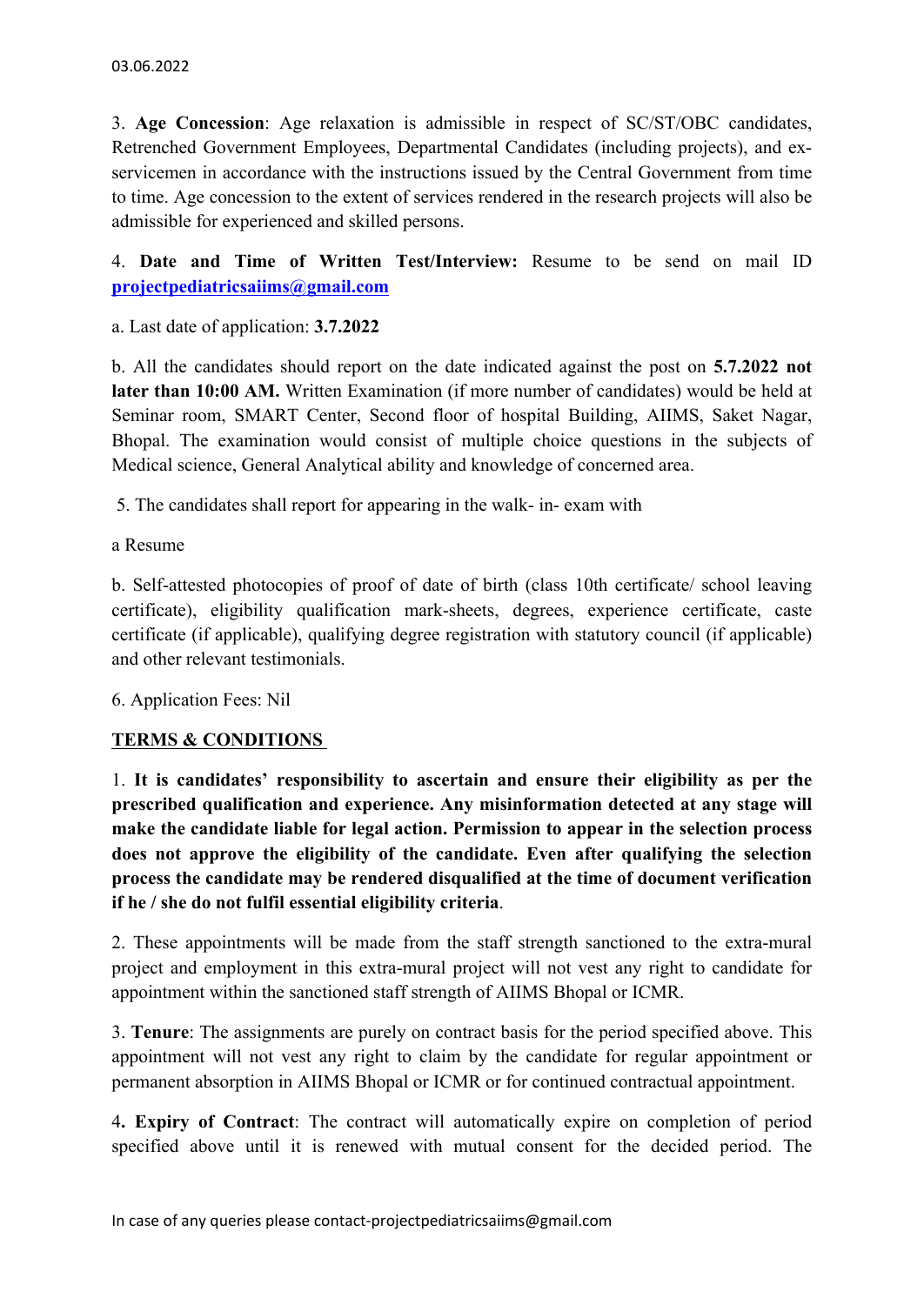contractual appointment can be terminated at any time by either side by giving 30 days' notice or salary in lieu thereof.

5**. Leave:** The leave entitlement of the appointee shall be governed in terms of the ICMR leave policy governing extramural / short term research projects as amended from time to time.

6. **Accommodation**: No hostel or any other accommodation will be provided by the Institute / Principal Investigator.

7. The candidate who is already in government service shall submit 'No Objection Certificate" from the present employer at the time of walk-in-written test.

8. The prescribed qualification is minimum and mere possessing the same does not entitle any candidate for selection.

9. The candidate should bring along original certificates in support of his/her age, educational/ professional qualification, experience etc., two recent passport size colour photographs and a one set of self-attested photocopies of the relevant documents failing which he/she will not be allowed to participate in the walk-in-written test.

10. The candidate applying in response to his advertisement should satisfy themselves regarding their eligibility in all respects.

11. No travelling or other allowances will be paid to the candidate for appearing in written examination or for joining the post.

12. Canvassing of any kind will lead to disqualification.

13. Private practice of any type is prohibited.

14. He / She can be posted at any place as per the requirement of the project including rural areas / field sites.

15. He / She is expected to conform to the rules of conduct and discipline as applicable to the institute employees.

16. The decision of the competent authority regarding the selection of the candidate will be final and no representation will be entertained in this regard.

17. The candidate should not have been convicted by any Court of Law.

18. In case any information given or declaration by the candidate is found to be false of if the candidate has wilfully suppressed any material information relevant to his appointment, he/she will be liable to be removed from the service and any action taken as deemed fit by the appointing authority.

19. Applications incomplete in any aspect will be summarily rejected.